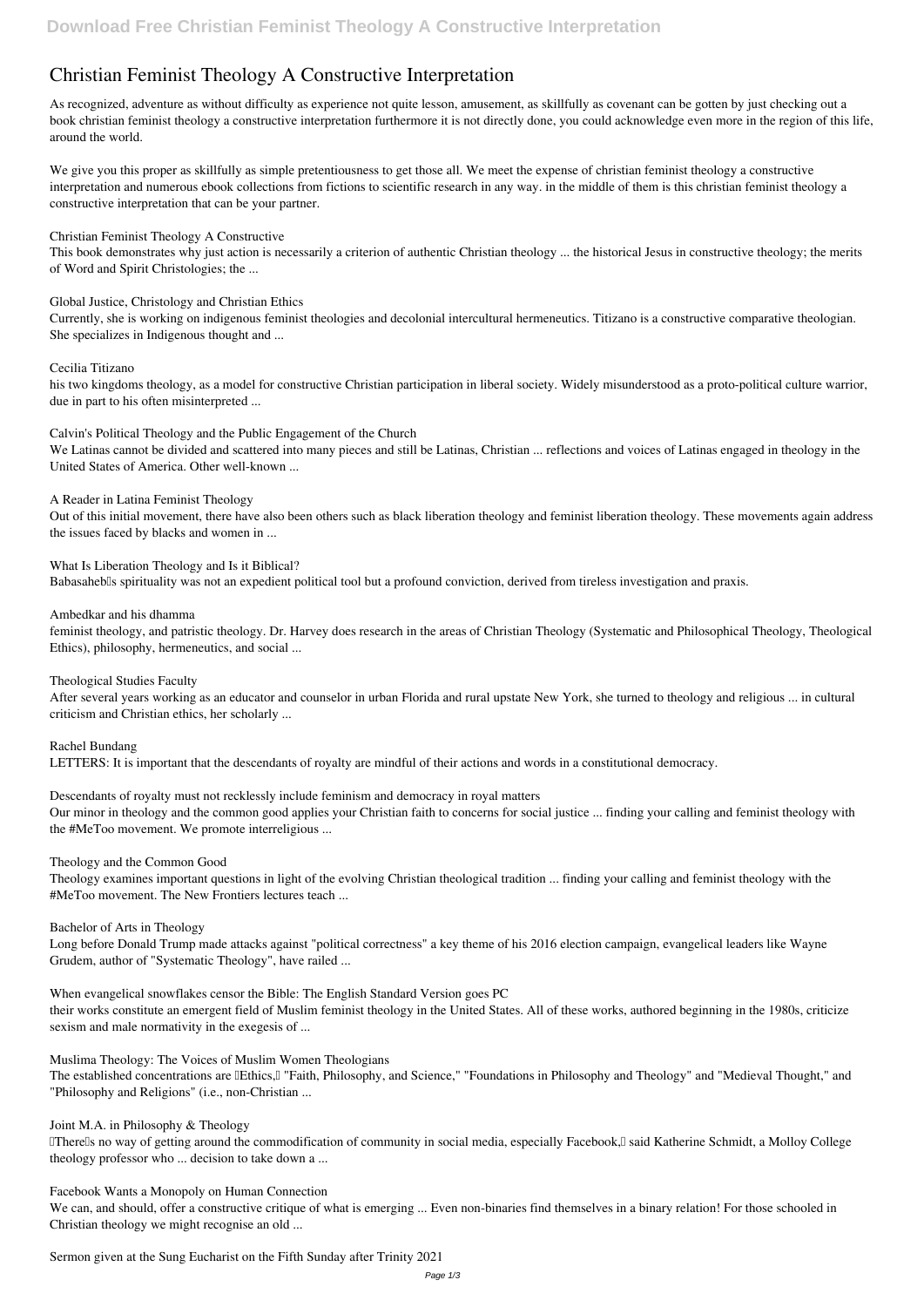Students who are interested in both bioethics and theological ethics who wish to write a dissertation on bioethics from a theological perspective should consider Saint Louis University's joint Ph.D.

*Theology and Health Care Ethics, Ph.D.* 5317 Seminar in New Testament Greek (Cross-listed as GKB 5317) Hellenistic Greek based upon the translation and exegesis of selected portions of the New Testament and other early Christian literature ...

*List of all Graduate Courses Offered by the Religion Department*

"Anger: Leashed and Unleashed" Panel (American Academy of Religion Annual Meeting, San Diego, CA, November 2019) "Mulieris Veritatem: Feminist Truth-Telling ... of Psychology and Contemporary ...

This new introductory text constructs a Christian feminist theology, and lays out a view of the world indebted to both traditional Christian faith and recent feminist thought critical of that faith. Throughout the book Professor Carmody weaves back and forth, trying to develop a conversation stimulating for both partners. Christians, she suggests, need to reconsider their traditional categories for dealing with God, nature, the self, and human community, under the challenge of feminists who find such categories inadequate and even destructive. And feminists need to stay in touch with the perennial questions of being, sin, grace, sacramentality, and the like, which have found some truly profound answers in the history of Christian theological speculation. The book will be suitable for undergraduate college or university students, and presupposes no background in theology.

Introduces the methods, ideas, and contributions of recent feminist theology to present modern beliefs about the Christian faith from a woman's perspective, exploring the history of feminist theology, the value of reading Scripture from a feminist perspective, and the enhancing potential of feminism in the church. Original.

In the early years of contesting patriarchy in the academy and religious institutions, feminist theology often presented itself as a unified front, a sisterhood. The term "feminist theology," however, is misleading. It suggests a singular feminist purpose driven by a unified female cultural identity that struggles as a cohesive whole against patriarchal dominance. Upon closer inspection, the voice of feminist theology is in fact a chorus of diverging perspectives, each informed by a variety of individual and communal experiences, and an embattled scholarly field, marked by the effects of privilege and power imbalances. This complexity raises an important question: How can feminist theologians respect the irreducible diversity of women's experiences and unmask entrenched forms of privilege in feminist theological discourse? In Feminist Theology and the Challenge of Difference, Margaret D. Kamitsuka urges the feminist theological community to examine critically its most deeply held commitments, assumptions, and goals-especially those of feminist theologians writing from positions of privilege as white or heterosexual women. Focusing on women's experience as portrayed in literature, biblical narrative, and ethnographic writing, Kamitsuka examines the assumptions of feminist theology regarding race and sexuality. She proposes theoretical tools that feminist theologians can employ to identify and hopefully avoid the imposition of racial or sexual hegemony, thus providing invaluable complexity to the movement's identity, and ultimately contributing to current and future Christian theological issues. Blending poststructuralist and postcolonial theoretical resources with feminist and queer concerns, Feminist Theology and the Challenge of Difference makes constructive theological proposals, ranging from sin to christology. The text calls feminist theologians to a more rigorous self-critical approach as they continue to shape the changing face of Christian theological discourse.

Description: Creating Women's Theology engages women's questions: Can women from different religious traditions engage one theological approach? Can one philosophical approach support feminist religious thought? What kind of belief follows women's criticism of traditional Christianity? Creating Women's Theology offers a portrait of how some women have found room for faith and feminism. For the last twenty-five years, women religion scholars have synthesized process philosophy with their feminist sensibilities and faith commitments to highlight the value of experience, the importance of freedom, and the interdependence of humanity, God, and all creation. Cutting across cultural and religious traditions, process relational feminist thought represents a theology that women have created. This volume offers an introduction to process and feminist theologies before presenting selections from canonical works in the field with study questions. This volume includes voices from Christianity, Judaism, goddess religion, the Black church, and indigenous religions. Creating Women's Theology invites new generations of undergraduate, seminary, and university graduate students to the methods and insights of process relational feminist theology. Endorsements: ""Fifty years ago Valerie Saivings noted the congeniality between the process critique of the philosophical and theological tradition and the insights of Christian women. This remarkable volume shows how the work of women process theologians and of feminists and womanists who found process categories useful together constitute a single richly textured movement. From the perspective of this male process theologian, this movement is today the most promising expression of process theology. Indeed, I view it as embodying the cutting edge of Christian theology as a whole."" --John B. Cobb Jr. Claremont Graduate School and Claremont School of Theology ""Creating Women's Theology is an important contribution to the literature. It offers a good summary of the relation to feminism and process theology. It also delves into some basic questions about the universality of feminist approaches to theology in different religious traditions. This book will be a helpful introduction for courses in feminist theology."" --Rosemary Radford Ruether Claremont Graduate University ""In its relational structure and transtemporal movement, this book works like a society of occasions in process should! It is a beautifully aimed series of reflective events, displaying the transgenerational trajectories of the feminist and womanist process theologies as they have been massively but often indirectly unfolding. By making this movement within a movement so becomingly readable and so dialogically explicit, by highlighting its intersections with other movements and its internal differences, it will lure yet another generation of thinkers into a vital conversation."" --Catherine Keller Drew University Theological School About the Contributor(s): Monica A. Coleman is Associate Professor of Constructive Theology and African American Religions and Co-Director of the Center for Process Studies at Claremont School of Theology and Associate Professor of Religion at Claremont Graduate University in Claremont, California. She is the author of The Dinah Project: A Handbook for Congregational Response to Sexual Violence (2004) and Making a Way Out of No Way: A Womanist Theology (2008). Nancy R. Howell is Professor of Theology and Philosophy of Religion and Interim Vice President for Academic Affairs and Dean at Saint Paul School of Theology in Kansas City, Missouri. She is author of A Feminist Cosmology: Ecology, Solidarity, and Metaphysics (2000). Helene Tallon Russell is Associate Professor of Theology at Christian Theological Seminary in Indianapolis, Indiana. She is author of Irigaray and Kierkegaard: On the Construction of the Self (2009)."

Over the last two decades, traditional formulations of the idea of atonement have come under heavy attack from feminist theologians and others. They argue that the traditional view valorizes suffering and encourages people to acquiesce in needless self-sacrificing, that it is unseemly to think of God as demanding suffering of his son, and that the theology of the cross needs to be rethought in light of the whole life, ministry, and resurrection of Jesus. Equally committed to the insights of the theology of the cross and feminist theology, Deanna Thompson takes up these contentious issues here in a creative and nuanced way. Her work emerges from direct engagement with Martin Luther and the Heidelberg Disputation as well as with the architects of reformist feminism. She finds surprising common ground on issues of suffering, abuse, atonement, reform, ethics, and the import of Jesus, and her book culminates in